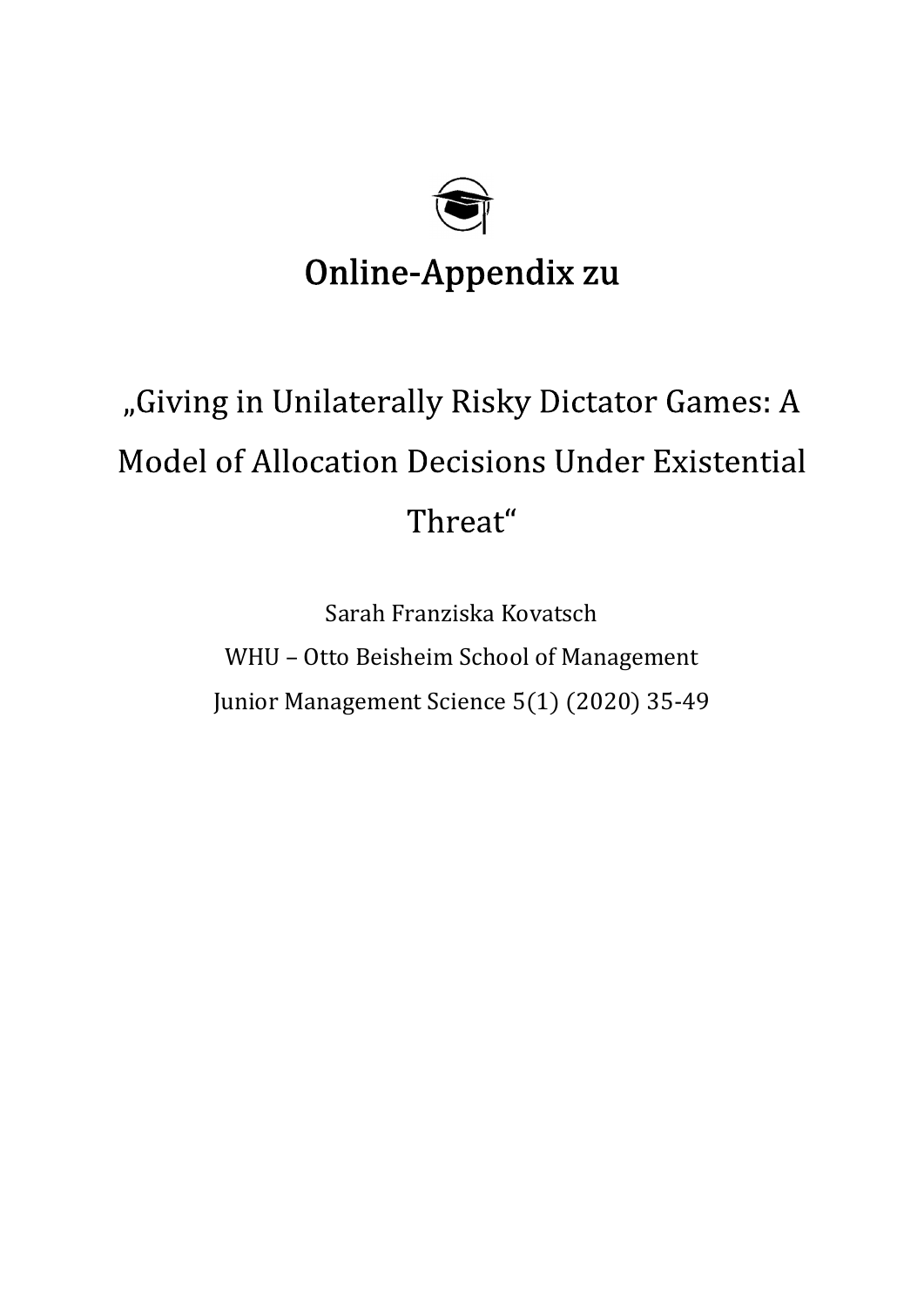# List of Appendices

- **Table A1**: Summary of treatments
- **Table A2**: Differences in giving by cluster
- **Table A3**: Standard deviation by cluster
- **Table A4**: Gender-specific differences in giving (means)
- **Figure A5**: Mean giving by treatment
- **Figure A6**: Percentage of dictators allocating x>5 and x>'fair split ex post'
- **Appendix 7**: Instructions (in the original order of the treatments)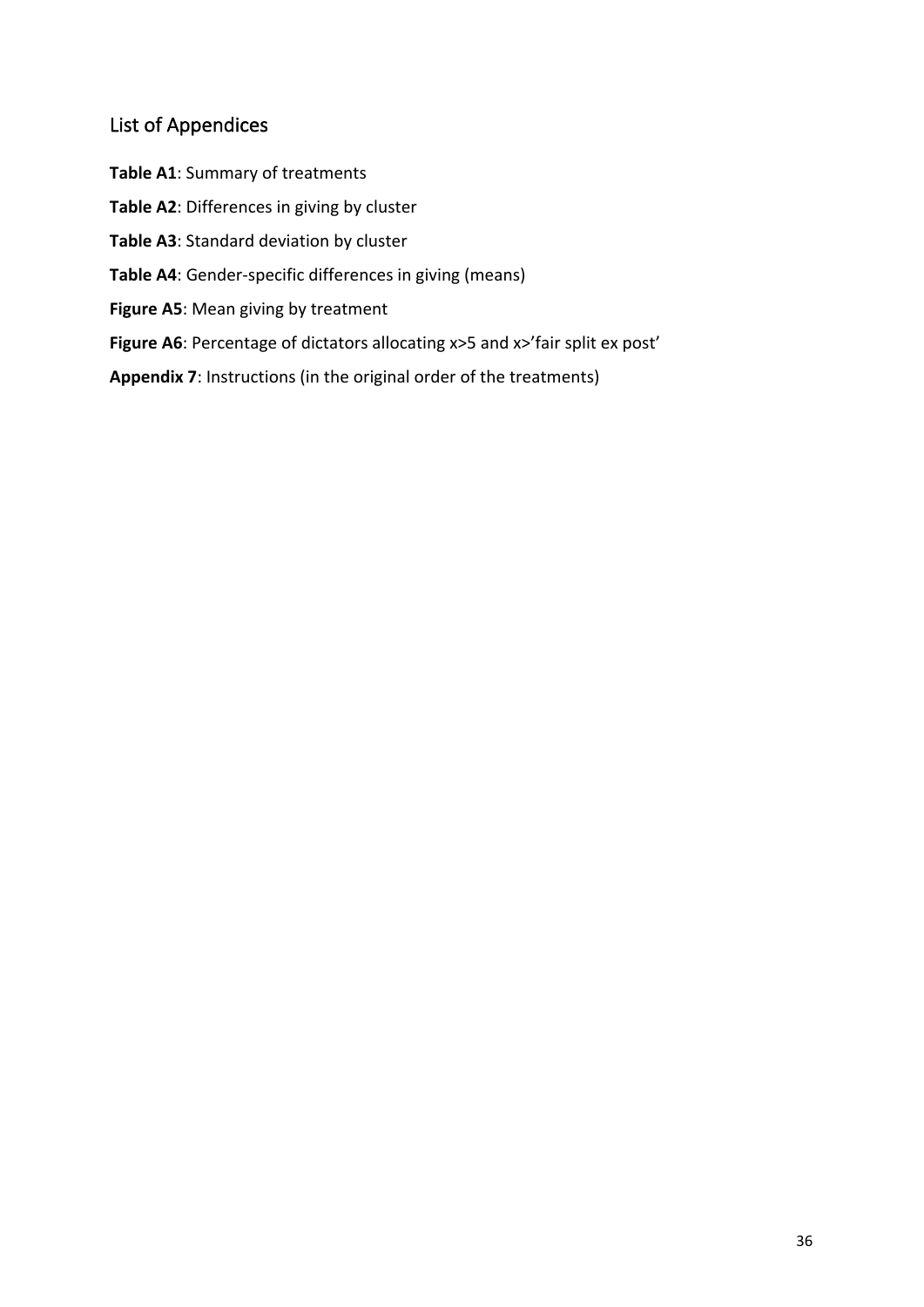## Appendix

| <b>Task</b> | Payoff for Dictator $[mE]$                                                    | Payoff for Recipient $[mE]$                                                                                           |
|-------------|-------------------------------------------------------------------------------|-----------------------------------------------------------------------------------------------------------------------|
| T C         | $10 - x$                                                                      | X                                                                                                                     |
| T 25        | $\begin{cases} 0, & with p = 0.25 \\ 10-x, with 1-p = 0.75 \end{cases}$       | X                                                                                                                     |
| T 50        | (0, with $p = 0.5$<br>$10 - x$ , with $1 - p = 0.5$                           | X                                                                                                                     |
| $T_75$      | $\begin{cases} 0, & with \ p = 0.75 \\ 10-x, with \ 1-p = 0.55 \end{cases}$   | X                                                                                                                     |
| $T_H$       | $\begin{cases} 0, & with \ p = 0.5 \\ 10 - x, with \ 1 - p = 0.5 \end{cases}$ | $\begin{cases} x + \left(\frac{10 - x}{1 + 0.1}\right)$ , with $p = 0.5$<br>$x, \quad with \ 1 - p = 0.5 \end{cases}$ |

**Table A1**: Summary of treatments

#### **Table A2**: Differences in giving by cluster

|           | n   | T_C  | $T_25$ | $T_50$ | $T_{-}$ 75 | $T_H$ |
|-----------|-----|------|--------|--------|------------|-------|
| Cluster 1 | 70  | 2,83 | 4,87   | 6,01   | 6,83       | 5,54  |
| Cluster 2 | 51  | 2,57 | 4,55   | 5,02   | 6,29       | 5,24  |
| Cluster 3 | 53  | 2,47 | 4,68   | 5,28   | 5,47       | 5,21  |
| Cluster 4 |     | 2,00 | 1,75   | 4,00   | 4,75       | 2,25  |
| All       | 178 | 2,63 | 4,65   | 5,47   | 6,22       | 5,28  |

Cluster 1: strictly risk-averse (0<P<50); Cluster 2: risk-averse (50<=P<99); Cluster 3: risk-neutral (99<=P<101), Cluster 4: risk-loving (101<=P)

### **Table A3**: Standard deviation by cluster

|           | n  | $T_{C}$ | $T_25$  | $T_50$  | $T_{Z}$ | T H     |
|-----------|----|---------|---------|---------|---------|---------|
| Cluster 1 | 70 | 0,20    | 0,22    | 0,55    | 0,60    | 0,26    |
| Cluster 2 | 51 | $-0,06$ | $-0,10$ | $-0.45$ | 0,07    | $-0,05$ |
| Cluster 3 | 53 | $-0,16$ | 0,03    | $-0,18$ | $-0.75$ | $-0,07$ |
| Cluster 4 | 4  | $-0,63$ | $-2,90$ | $-1,47$ | $-1,47$ | $-3,03$ |

Cluster 1: strictly risk-averse (0<P<50); Cluster 2: risk-averse (50<=P<99); Cluster 3: risk-neutral (99<=P<101), Cluster 4: risk-loving (101<=P)

**Table A4**: Gender-specific differences in giving (means)

|            | **  | ጥ ጦ  | $T_25$ | $T_50$ | $T_75$ |      |
|------------|-----|------|--------|--------|--------|------|
| Mean $(F)$ | 64  | 3,31 | 5,17   | 6,03   | 7,17   | 6,33 |
| Mean (M)   | 114 | 2,25 | 4,36   | 5,15   | 5,69   | 4,69 |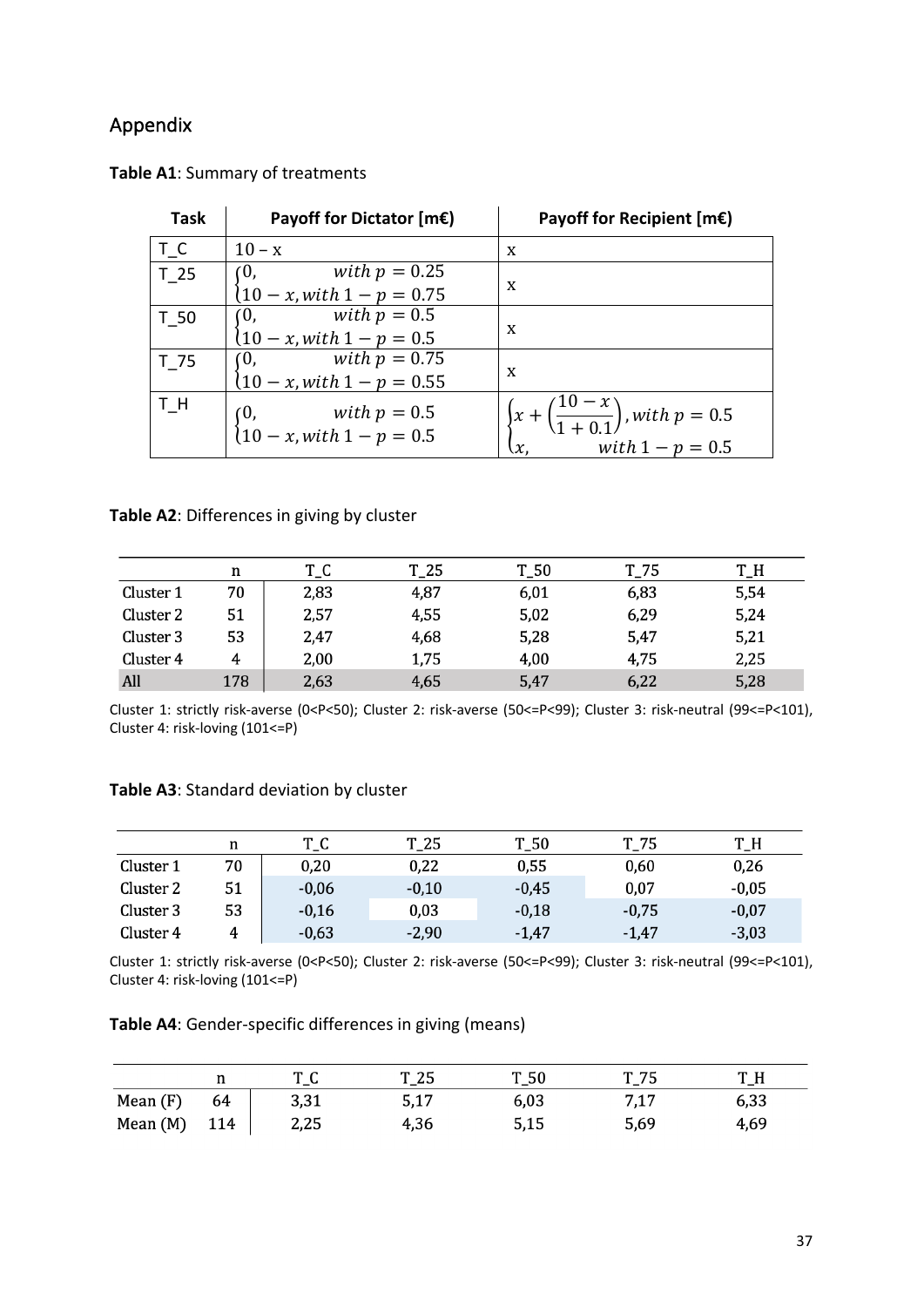

**Figure A5**: Mean giving by treatment

**Figure A6**: Percentage of dictators allocating x>5 and x>'fair split ex post'



\*For the individual treatments, this means:  $x > 5$  (T\_C);  $x > 6$  (T\_25),  $x > 7$  T\_50),  $x > 8$  (T\_75);  $x$  0 = 10 (T\_H)

#### **Appendix 7**: Instructions (in the original order of the treatments)

*QL*: Suppose you are offered a ticket for a lottery with a 50% chance of winning €200 and an equal chance of winning nothing. How much would you be willing to pay for the ticket (max=€200)?

*T\_C* (baseline treatment): For the remainder of the experiment, your decisions will influence you and another person. Pairs will be formed anonymously after you have finished the experiment. You are endowed with a fund of €10 million, while your counterpart has nothing. In each of the following tasks, you can decide if and how you would like to split the endowment. Transfers to your counterpart only allow discrete amounts [m€10, 9, ... 0].

Which amount of money would you like to transfer to your counterpart? (in m€)